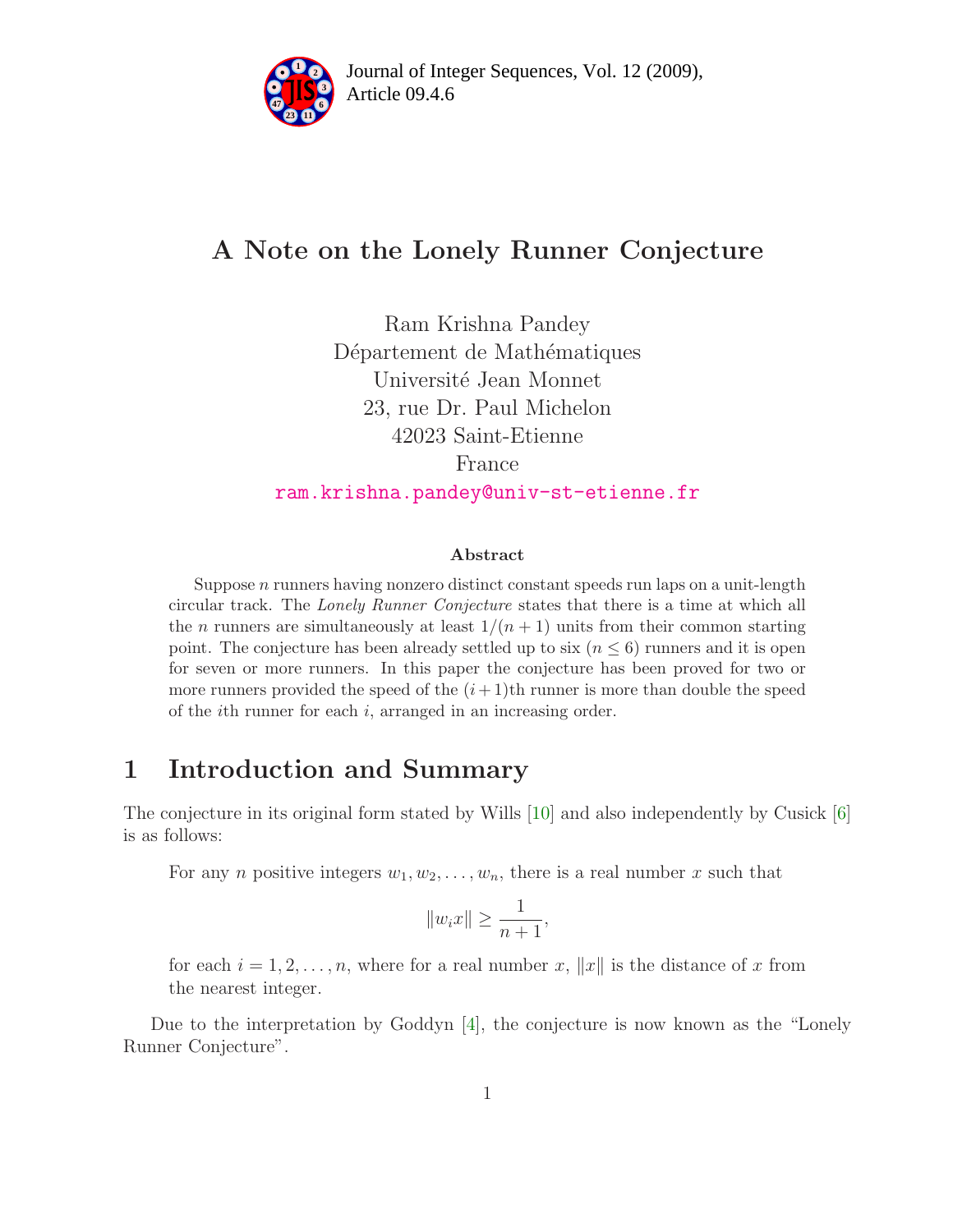Suppose *n* runners having nonzero distinct constant speeds run laps on a unitlength circular track. Then there is a time at which all the  $n$  runners are simultaneously at least  $1/(n+1)$  units from their common starting point.

The term "lonely runner" reflects an equivalent formulation in which there are  $n + 1$ runners with distinct speeds.

Suppose  $n+1$  runners having nonzero distinct constant speeds run laps on a unitlength circular track. A runner is called lonely if the distance (on the circular track) between him (or her) and every other runner is at least  $1/(n + 1)$ . The conjecture is equivalent to asserting that for each runner there is a time when he (or she) is lonely.

The case  $n = 2$  is very simple. For  $n = 3$ , Betke and Wills [\[3\]](#page-2-2) settled the conjecture while Wills was dealing with some Diophantine approximation problem and also independently by Cusick [\[6\]](#page-2-0) while Cusick was considering n-dimensional "view-obstruction" problem. The case  $n = 4$  was first proved by Cusick and Pomerence [\[7\]](#page-2-3) with a proof that requires a work of electronic case checking. Later, Bienia et al. [\[4\]](#page-2-1) gave a simpler proof for  $n = 4$ . The case  $n = 5$  was proved by Bohman, Holzman and Kleitman [\[5\]](#page-2-4). A simpler proof for the case  $n = 5$  was given by Renault [\[9\]](#page-3-1). Recently, Barajas and Serra ([\[1\]](#page-2-5), [\[2\]](#page-2-6)) proved the conjecture for  $n = 6$ . Goddyn and Wong [\[8\]](#page-3-2) gave some tight instances of the lonely runner. For  $n \ge 7$ the conjecture is still open. We prove the conjecture for two or more runners provided the speed of the  $(i+1)$ th runner is more than double the speed of the *i*th runner for each *i*, with the speeds arranged in an increasing order.

### 2 Main Result

**Theorem 1.** Let  $M = \{m_1, m_2, \ldots, m_n\}$  where  $n \geq 2$ , and  $\left(\frac{m_{j+1}}{m_j}\right)$  $\binom{n+1}{m+1} \geq 2$  for each  $j = 1, 2, \ldots, n - 1$ . Then there exists a real number x such that

$$
||m_jx|| \ge \frac{1}{n+1},
$$

for each  $j = 1, 2, \ldots, n$ .

*Proof.* Consider an interval  $I = [u, v] = [\frac{1}{m_1(n+1)}, \frac{n}{m_1(n+1)}]$ . Clearly, for  $x \in I$ , we have  $||m_1x|| \geq \frac{1}{n+1}$ , and  $v - u = \frac{1}{m}$  $\frac{1}{m_1}(\frac{n-1}{n+1})$ . Let us denote the interval I by  $I_1$ . We now construct the intervals  $I_2, I_3, \ldots I_n$  satisfying the following properties:

- (a)  $I_1 \supset I_2 \supset I_3 \supset \ldots \supset I_n$
- (b) For  $I_j = [u_j, v_j], v_j u_j = \frac{1}{m}$  $\frac{1}{m_j}(\frac{n-1}{n+1})$
- (c) For each  $x \in I_j$  we have  $||m_jx|| \geq \frac{1}{n+1}$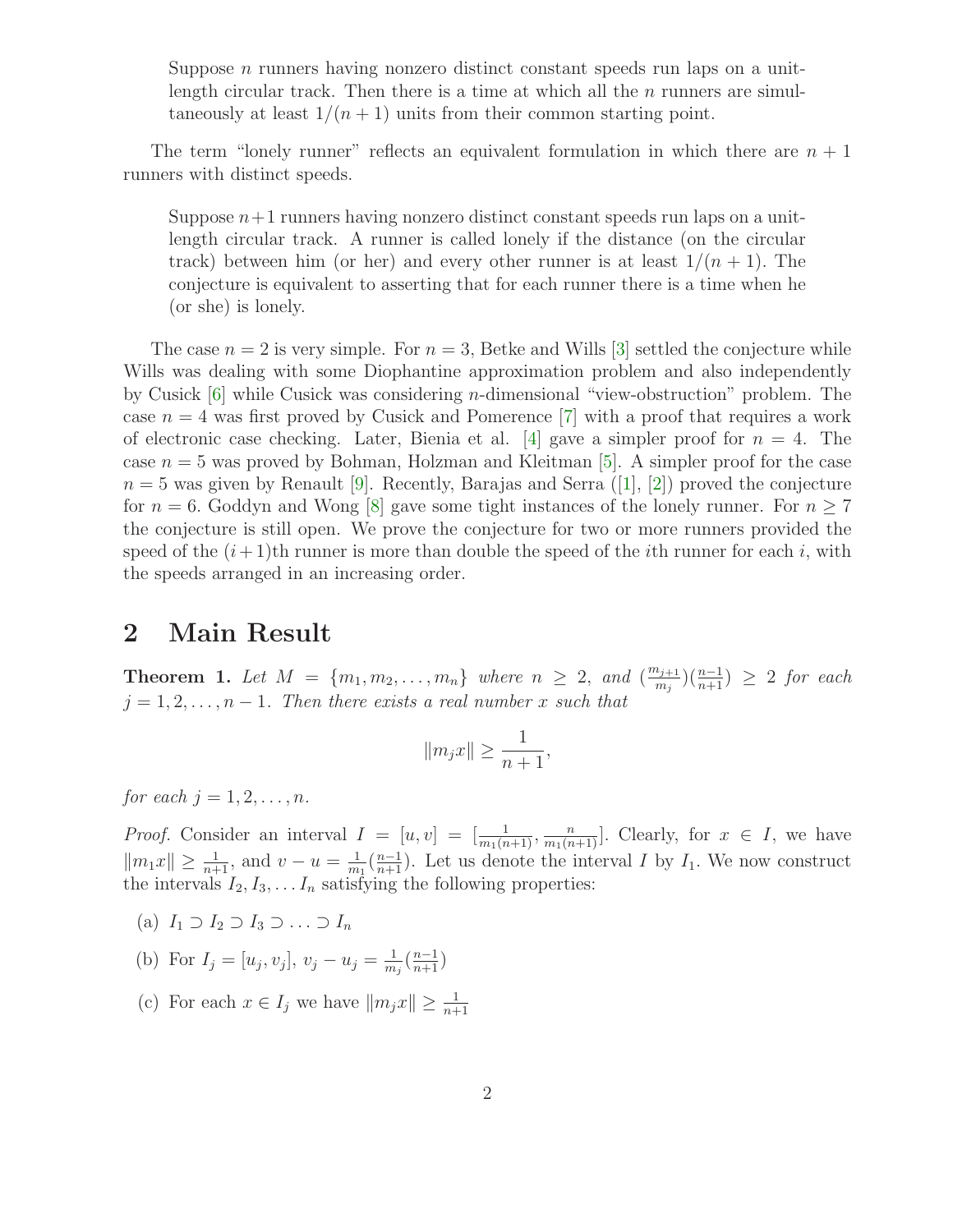Clearly,  $I_1$  satisfies (b) and (c). Inductively, we now define the jth interval  $I_j = [u_j, v_j]$ . We have

$$
m_j v_{j-1} - m_j u_{j-1} = \frac{m_j}{m_{j-1}} \left( \frac{n-1}{n+1} \right) \ge 2.
$$

Therefore, there exists an integer  $\ell(i)$  such that

$$
m_j u_{j-1} \le \ell(j) < \ell(j) + 1 \le m_j v_{j-1} \Rightarrow u_{j-1} \le \frac{\ell(j)}{m_j} < \frac{\ell(j) + 1}{m_j} \le v_{j-1}.
$$

Define,

$$
I_j = [u_j, v_j] = \left[\frac{\ell(j) + \frac{1}{n+1}}{m_j}, \frac{\ell(j) + \frac{n}{n+1}}{m_j}\right]
$$

.

It can be seen easily that the interval  $I_j$  satisfies all  $(a)$ ,  $(b)$  and  $(c)$ . Since the intersection of the intervals  $I_1, I_2, \ldots I_n$  is nonempty therefore, we have the theorem.  $\Box$ 

In the theorem we have seen that the *n* runners having their speeds  $r_1, r_2, \ldots, r_n$  with  $\left(\frac{r_{j+1}}{r_i}\right)$  $\frac{(n-1)}{n+1}$ ) ≥ 2 satisfy the Lonely Runner Conjecture.

### 3 Acknowledgements

I am very much thankful to the referee for his/her useful suggestions to present the paper in a better form.

### <span id="page-2-5"></span>References

- <span id="page-2-6"></span>[1] J. Barajas and O. Serra, [Regular chromatic number and the lonely runner problem,](http://www.sciencedirect.com/science?_ob=MImg&_imagekey=B75GV-4PCHPN5-2R-1&_cdi= 13104&_user=708524&_orig=browse&_coverDate=08%2F15%2F2007&_sk=999709999&view=c&wchp=dGLbVlb-zSkzk&md5= 5edbf93ab4cd12ec0ddabc7c5592f450&ie=/sdarticle.pdf) Electron. Notes Discrete Math., 29 (2007), 479–483.
- [2] J. Barajas and O. Serra, [The lonely runner with seven runners,](http://www.combinatorics.org/Volume_15/PDF/v15i1r48.pdf) Electron. J. Combin., 15  $(2008)$ , Paper  $\#$  R48.
- <span id="page-2-2"></span>[3] U. Betke and J. M. Wills, Untere Schranken für zwei diophantische Approximations-Funktionen, Monatsh. Math., 76 (1972), 214–217.
- <span id="page-2-1"></span>[4] W. Bienia, L. Goddyn, P. Gvozdjak, A. Seb˝o and M. Tarsi, Flows, view obstructions and the lonely runner, J. Combin. Theory Ser. B,  $72$  (1998), 1–9.
- <span id="page-2-4"></span>[5] T. Bohman, R. Holzman and D. Kleitman, [Six lonely runners,](http://www.combinatorics.org/Volume_8/PDF/v8i2r3.pdf) Electron. J. Combin., 8  $(2001)$ , Paper  $\#$  R3.
- <span id="page-2-0"></span>[6] T. W. Cusick, View-obstruction problems in n-dimensional geometry, J. Combin. Theory *Ser. A*, **16** (1974), 1–11.
- <span id="page-2-3"></span>[7] T. W. Cusick and C. Pomerance, View-obstruction problems III, J. Number Theory , 19 (1984), 131–139.